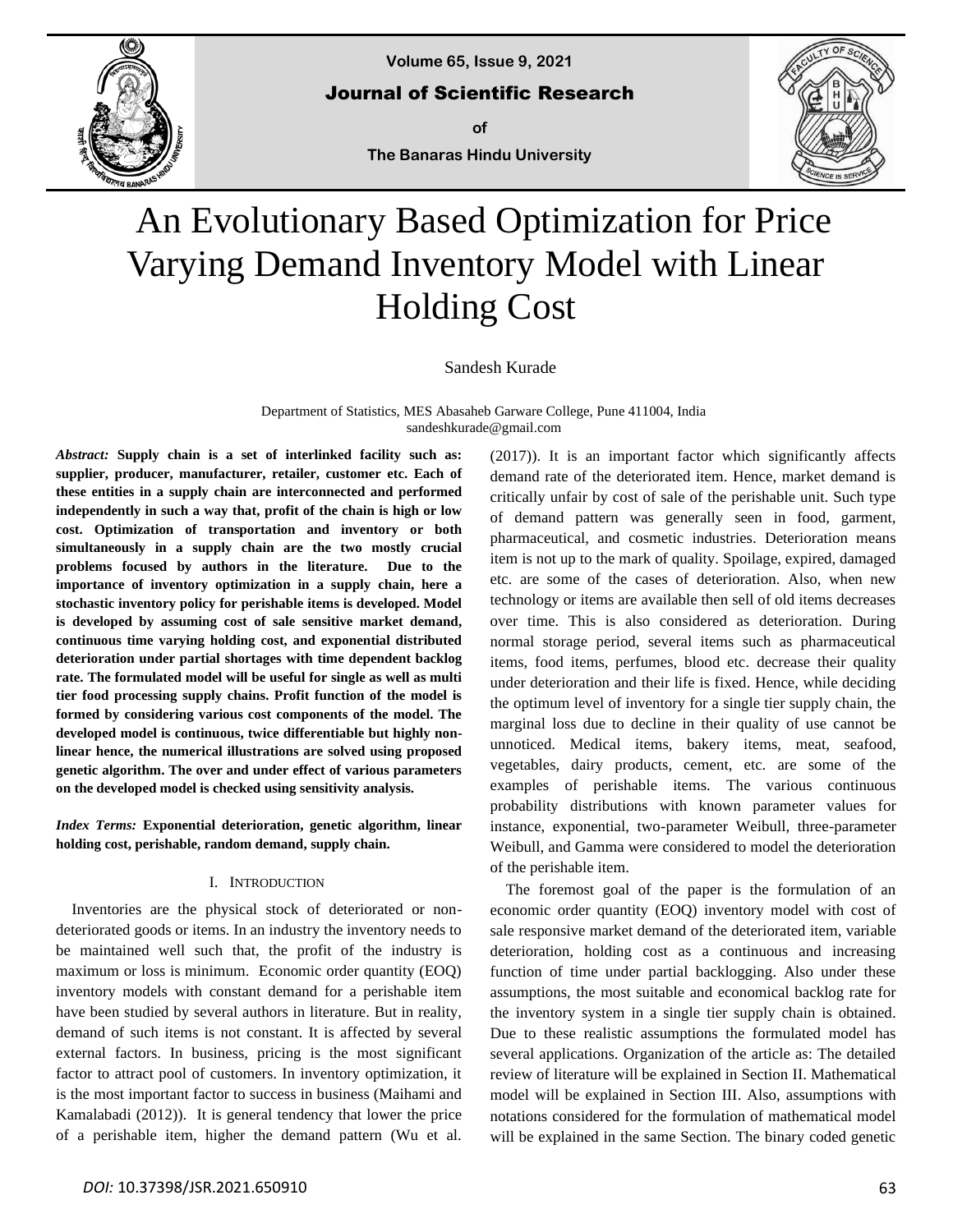algorithm for solving purpose presented in Section IV. Results and discussions of the numerical examples presented in Section V. The effect of various parameters of the model on the profit expression using sensitivity analysis is discussed in Section VI. Finally, concluding remarks of the article are presented.

# II. REVIEW OF LITERATURE

The optimal pricing inventory models were developed by Dye et al. (2007), Abad (1996, 2001), and Chang et al. (2006). Alfares (2007) formulated an inventory model under variable holding cost with stock responsive market demand. Cost of sale sensitize demand model was proposed by Das et al. (2020) under partial backlogging and it was solved by using three different Particle Swarm Optimizations (PSOs). For reducing the deterioration effect, preservation of items technique was used to develop the model. Maihami & Kamalabadi (2012) formulated a replenishment policy for an inventory system with price and time dependent demand of decay items. Shortages were partially backlogged of the model. Panda et al. (2019) proposed an inventory model under partial backlogging with stock, price and frequency of advertisement dependent demand rate with constant deterioration. Sensitivity analysis was performed to check the impact of various parameters on the developed model. Each parameter was changed from -20% and +20% by fixing other parameters. Kurade & Latpate (2021) developed new genetic algorithms for solving time dependent demand and variable deterioration rate inventory models. No, complete and partial backlog situations were considered in the model.

An EOQ inventory model was formed by Sana (2010) and it was enriched with cost of sale sensitive demand and time varying deterioration by allowing partially backlogged shortages under two different time-dependent backlog rates. Dye and Hsieh et al. (2007) formed an EOQ model under price and stock dependent demand with varying rate of deterioration. In the proposed replenishment policy, partially backlogged shortages were considered. Wee (1997) proposed an inventory replenishment policy with price dependent demand and varying deterioration rate. Dye (2012) formulated a deterministic EOQ inventory model under finite horizon with price and time varying demand rate. The profit function dependent on number of replenishments stock, price, and time were developed and solved by using PSO. Wu et al. (2017) formulated an inventory model with price sensitive demand. In which deterioration rate was dependent on the expiration rate of the perishable item. Li & Teng (2018) developed an inventory model for a perishable item with demand depending on selling cost, reference price, freshness condition, and stock. Ruidas et al. (2020) formulated a deterministic economic product quantity (EPQ) inventory model. Level of inventory and selling cost sensitive demand, probabilistic rate of production were assumed in the developed model. Complete backlogged situation were considered while solving the numerical examples. Sharma et al. (2015) developed an EPQ inventory model with price dependent demand under partially backlogged shortages. Time dependent deterioration and demand rate dependent production rate were also assumed for the development of model. Sridevi et al. (2010) proposed a deterministic EOQ inventory model under Weibull distributed production rate and price of a perishable item sensitive market demand. Sensitivity analysis of various parameters of the profit expression was performed. The model is applicable in food, cereals, edible oil and petrochemical industries. Valliathal & Uthayakumar (2011) developed a deterministic EOQ inventory model by assuming selling price and rebate value dependent demand rate. Shortages were allowed and the unsatisfied market demand was partially backlogged.

An inventory model useful for multi tier supply chain involving supplier, retailer and customer is developed by Li et al. (2019). Selling price, expiration date and credit period varying demand were considered in the developed model. Dey et al. (2019) formulated an integrated inventory model for single tier supply chain with selling price dependent demand rate. Demand during lead time follows a Poisson distribution by considering environmental impacts was assumed in the model. Shortages were permitted in the developed model and they were completely backlogged. Buyer and vendor profit was calculated independently, to maximize the total profit of single tier supply chain. Jaggi et al. (2014) formulated an inventory model in two warehouse scenario. The model was developed by assuming selling price dependent demand rate under complete backlogging. Geetha & Udayakumar (2016) formulated an EOQ optimal inventory policy for perishable items. Selling price and advertisement dependent demand with salvage value of perishable items under partial backlogged situation were assumed in the model. To know behavior of the model, effect of various key parameters of the model were studied through sensitivity analysis. Latpate & Kurade (2017) formulated a new evolutionary algorithm using fuzzy set theory and genetic algorithm useful for solving multi-objective optimization problem occurs in multi tier supply chain. For optimizing crude oil supply chain of India, Latpate & Kurade (2020) proposed a new hybrid optimization algorithm using non-dominated sorting approach. The superiority of the algorithm was checked for the real world data.

Pal et al. (2006) developed an inventory model by considering selling cost, time and frequency of advertisement dependent market demand with constant lead time under partial backlogging situation. Bhunia et al. (2015) formulated an inventory model for deteriorating items with two independent storage facilities of a firm and constant lead time. Selling price, time and frequency of advertisement dependent market demand rate were assumed in the model with partial shortages. Fuzzy inventory model by taking into consideration the shortage follows inventory policy proposed by Shaikh et al. (2018). Shortages were partially backlogged in the formulated model.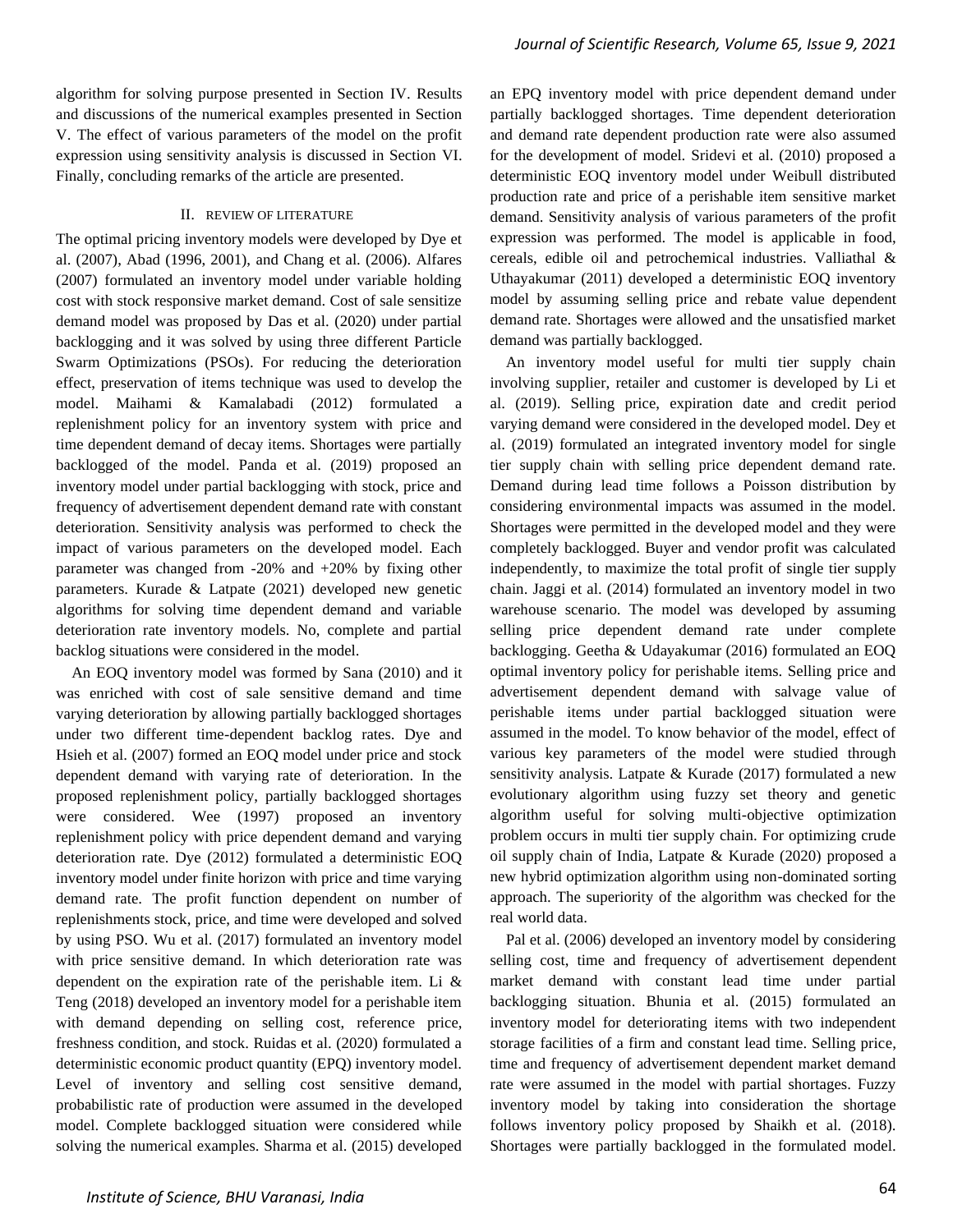Selling price and frequency of advertisement dependent demand rate with permissible delay in payments were assumed in the model. Ghoreishi et al. (2015) developed a deterministic inventory model for non-instantaneous perishable items. Price and inflation dependent demand rate were assumed in the model. For settling the financial account, delay in payments with partial backlogging situation was assumed. Due to competitive nature of the market, the return policy and time value of money were also considered while development of the inventory model. Sahoo et al. (2019) formulated an inventory model under linear time dependent deterioration rate under partially backlogged situation. De & Sana (2015) developed a fuzzy EOQ model. Triangular membership function was used to represent the uncertainty among the parameters of the model. Selling cost with effort of promotion dependent market demand was assumed in the formulated model. From the above extensive survey, we get clear idea that price dependent demand with holding cost as a continuous increasing function of time is not considered by the authors while developing the inventory models.

#### III. MATHEMATICAL MODEL

In this study, an EOQ inventory model by considering price varying demand, exponential deterioration and time dependent linear holding cost is developed. The variation in inventory during inventory cycle under partial backlogging is shown in Figure 1. Inventory is decreases from level S due to satisfying market demand and deterioration in  $[0, t_1]$ . In  $[t_1, T]$ , market demand is partially backlogged with two different backlog rates as, i)  $B(T - t) = 1/(1 + \delta(T - t))$  and

ii)  $B(T - t) = exp[-\delta(T - t)].$ 

#### *A. Assumptions*

- 1. Model is developed for single perishable item.
- 2. The rate of deterioration is constant i.e., exponential deterioration with rate  $\theta$ .
- 3. Selling price dependent demand i.e.,  $D(P) = (a b P)$ ,  $a > 0, b > 0.$
- 4. Negligible lead time and infinite rate of replenishment.
- 5. Partially backlogged shortages.
- 6. Time dependent linear holding cost i.e., H(t) =  $\alpha + \beta t$ ;  $\alpha, \beta > 0$ .

## *B. Notations*

- Q, economic order quantity (EOQ).
- S, maximum inventory level.
- I(t), level of inventory at time t,  $0 < t < T$ .
- g(t), deterioration rate of the perishable item follows an exponential distribution i.e.,  $g(t) = \theta$  (> 0)
- D(P), demand rate.
- a, b, demand rate parameters  $(a > 0, b > 0)$ .
- $\bullet$  H(t), holding cost.
- $\alpha, \beta > 0$ , holding cost parameters.



- $\bullet$  C<sub>Ord</sub>, order cost.
- P, selling cost.
- C, purchase cost.
- $\bullet$  C<sub>1</sub>, deterioration cost.
- $C_2$ , shortage cost.
- $\bullet$  C<sub>3</sub>, opportunity cost.
- $\bullet$   $\pi(t_1, T)$ , profit expression.
- $\delta$ (> 0) backlogging parameter. (All costs are per unit in \$).

*Decision variable:*

- T, the length of an inventory cycle.
- $\bullet$   $t_1$ , the length of time after that shortage will start.

# Let us consider, case i)  $B(T - t) = 1/(1 + \delta(T - t))$

Then, the behavior of inventory is represented by equations (1) and  $(2)$  as,

$$
\frac{d I(t)}{dt} + g(t) I(t) = -D(P); 0 \le t \le t_1
$$
 (1)

$$
\frac{d I(t)}{dt} = -\frac{D(P)}{1 + \delta(T - t)}; \ t_1 \le t \le T
$$
 (2)

Boundary conditions,  $I(0) = S$ ; and  $I(t_1) = 0$ .

Thus, at the above boundary conditions solutions of equations (1) and (2) are,

$$
I(t) = Se^{-\theta t} - D(P)e^{-\theta t} \int_0^t e^{\theta x} dx \; ; \; 0 \le t \le t_1
$$
 (3)

$$
I(t) = -D(P) \int_{t_1}^{t} B(T - x) \, dx; \quad t_1 \le t \le T \tag{4}
$$

In equation (3) put  $t = t_1$  and using boundary condition, we get

$$
I(t_1) = Se^{-\theta t_1} - D(P)e^{-\theta t_1} \int_0^{t_1} e^{\theta x} dx
$$

After simplifying, we get

$$
S = \left(\frac{a - bP}{\theta}\right) \left(e^{\theta t_1} - 1\right) \tag{5}
$$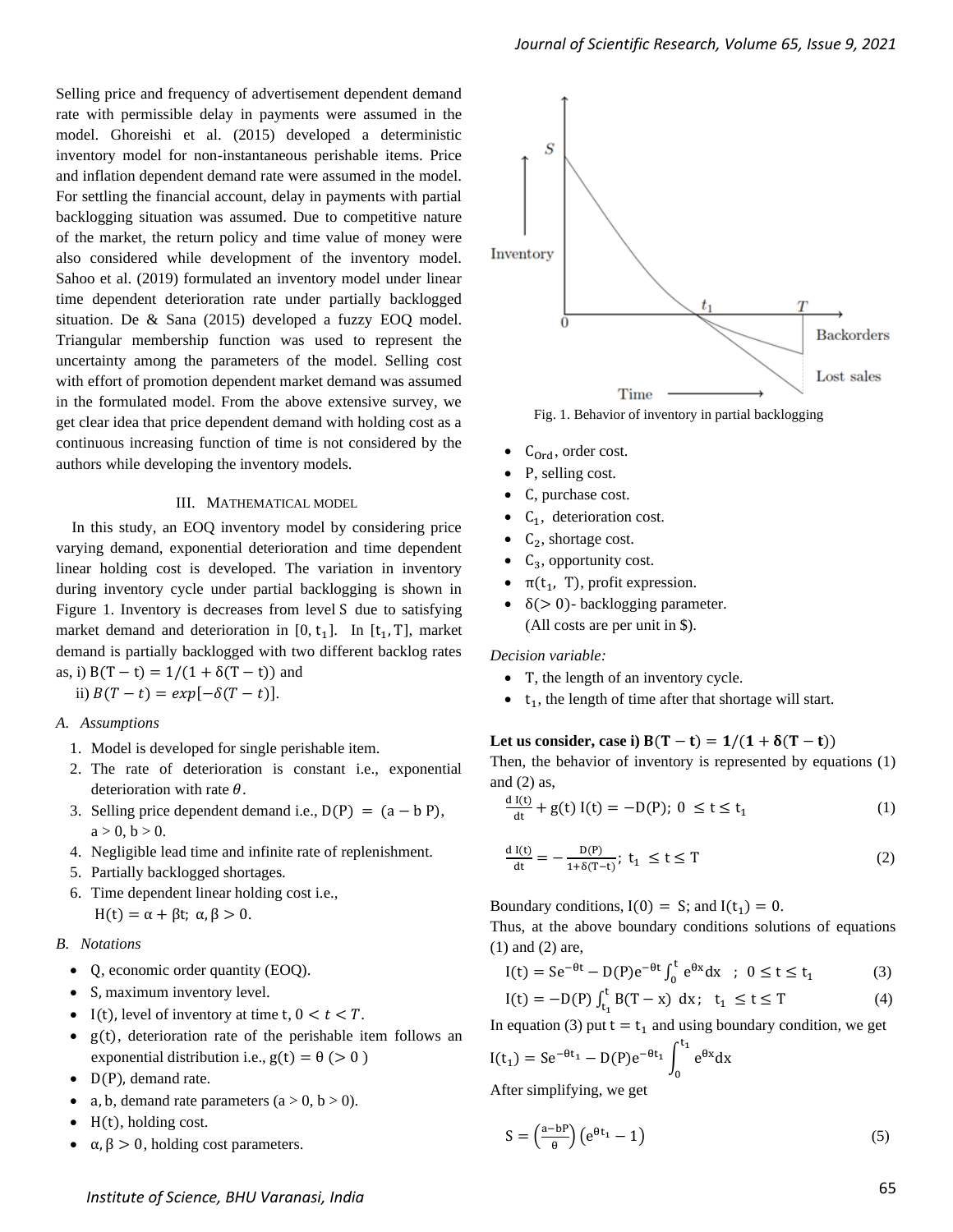Thus, the economic order quantity Q becomes,

$$
Q = S + \int_{t_1}^{T} \frac{D(P)}{1 + \delta(T - x)} dx
$$
  
=  $(a - bP) \left[ \frac{(e^{\theta t_1} - 1)}{\theta} + \int_{t_1}^{T} \frac{D(P)}{1 + \delta(T - x)} dx \right]$  (6)

sales revenue =  $\int$  D(P) dx  $t_1$ 0  $+\int_{0}^{T} \frac{D(P)}{1+\frac{S(T)}{P(T)}}$  $\frac{1+ \delta(T-x)}{1+\delta(T-x)} dx$ T  $t_1$ 

$$
= (a - Pb)P[t1 + \int_{t_1}^{T} \frac{1}{1 + \delta(T - x)} dx]
$$
 (7)

Then,

total amount of deteriorated items =  $S - \int D(P) dx$  $t_1$ 0  $=\frac{(a - Pb)}{2}$  $\frac{16}{\theta} \left[ e^{\theta t_1} - 1 - \theta t_1 \right]$ 

Therefore,

deterioration cost =  $C_1$  \* amount of deteriorated items

$$
= C_1 \frac{(a - Pb)}{\theta} \left[ e^{\theta t_1} - 1 - \theta t_1 \right]
$$
 (8)

The amount of shortage during  $[t_1, T]$  is,

amount of shortage 
$$
= -\int_{t_1}^{T} \left[ \int_{t_1}^{t} \frac{-D(P)}{1 + \delta(T - x)} dx \right] dt
$$
  

$$
= D(P) \int_{t_1}^{T} \frac{T - t}{1 + \delta(T - t)} dt
$$

Shortage cost =  $C_2$   $*$  amount of shortage

$$
= C_2(a - Pb) \int_{t_1}^{T} \frac{T - t}{1 + \delta(T - t)} dt
$$
 (9)

The amount of lost sales during  $[t_1, T]$  is,

amount of lost sales = D(P) 
$$
\int_{t_1}^{T} \left[ 1 - \frac{1}{1 + \delta(T - t)} \right] dt
$$

$$
= (a - Pb)\delta \int_{t_1}^{T} \frac{T - t}{1 + \delta(T - t)} dt
$$

The opportunity cost during  $[t_1, T]$  is, opportunity cost  $= C_3 *$  amount of lost sales

Appot unity 
$$
\csc = C_3 * \text{ amount of lost sales}
$$

\n
$$
= C_3(a - Pb) \delta \int_{t_1}^{T} \frac{T - t}{1 + \delta(T - t)} dt \quad (10)
$$
\nMaterial cost =  $C \left[ \int_{0}^{t_1} I(t) dt - \int_{t_1}^{T} I(t) dt \right]$ 

$$
= C \left[ \int_0^{t_1} \left[ Se^{-\theta t} - D(P)e^{-\theta t} \int_0^t e^{\theta x} dx \right] dt - \int_{t_1}^T \left[ -D(P) \int_{t_1}^t \frac{1}{1 + \delta(T - x)} dx \right] dt \right]
$$

$$
= (a - Pb)C \left[ -\frac{\frac{(e^{-\theta t_1} - 1)(1 - e^{\theta t_1})}{\theta}}{\frac{\theta t_1 + (e^{-\theta t_1} - 1)}{\theta^2} + \int_{t_1}^T \frac{T - t}{1 + \delta(T - t)}} dt \right]
$$
(11)

Holding cost = 
$$
C\left[\int_0^{t_1} (\alpha + \beta t)I(t) dt\right]
$$
  
\n=  $C\left[\alpha \int_0^{t_1} I(t) dt + \beta \int_0^{t_1} t I(t) dt\right]$   
\n=  $C\left[\alpha \int_0^{t_1} \left[Se^{-\theta t} - D(P)e^{-\theta t} \int_0^t e^{\theta x} dx\right] dt\right]$   
\n+  $\beta \int_0^{t_1} t \left[Se^{-\theta t} - D(P)e^{-\theta t} \int_0^t e^{\theta x} dx\right] dt$   
\n=  $\frac{\alpha(1 - e^{\theta t_1})(e^{-\theta t_1} - 1)}{-\alpha[(e^{-\theta t_1} - 1) + t_1\theta]}$   
\n=  $\frac{(a - Pb)c}{\theta^2} \left[-\beta(1 - e^{\theta t_1})(e^{-\theta t_1} - 1)\left[t_1 + \frac{1}{\theta}\right] - \beta\left[\frac{\theta^{\frac{t_2}{2}} + t_1(e^{-\theta t_1} - 1)}{-\frac{1}{\theta}(e^{-\theta t_1} - 1)}\right]\right]$  (12)

Therefore profit per unit time is,

$$
\pi(t_1, T) = \frac{1}{T} \begin{pmatrix} Sales revenue - Detection cost \\ -Shortage cost - Opportunity cost \\ -Material cost - Holding cost \\ -Order cost \end{pmatrix}
$$

By substituting equations  $(7) - (12)$  we get,

$$
\pi(t_1, T) =
$$
\n
$$
(a - Pb)P[t_1 + \int_{t_1}^{T} \frac{1}{1 + \delta(T - x)} dx]
$$
\n
$$
-C_1 \frac{(a - Pb)}{\theta} [e^{\theta t_1} - 1 - \theta t_1]
$$
\n
$$
-C_2 (a - Pb) \int_{t_1}^{T} \frac{T - t}{1 + \delta(T - t)} dt
$$
\n
$$
-C_3 (a - Pb) \delta \int_{t_1}^{T} \frac{T - t}{1 + \delta(T - t)} dt -
$$
\n
$$
(a - Pb)C \begin{bmatrix} \frac{(e^{-\theta t_1} - 1)(1 - e^{\theta t_1})}{\theta} \\ \frac{\theta}{1 + \int_{t_1}^{T} \frac{T - t}{1 + \delta(T - t)} dt \\ \frac{\gamma T - t}{\theta^2} \\ \frac{\gamma T - t}{\theta^2} \end{bmatrix} -
$$
\n
$$
\pi(1 - e^{\theta t_1})(e^{-\theta t_1} - 1)
$$
\n
$$
- \alpha[(e^{-\theta t_1} - 1) + t_1 \theta]
$$
\n
$$
\frac{(\text{a} - Pb)C}{\theta^2} \begin{bmatrix} \alpha(1 - e^{\theta t_1})(e^{-\theta t_1} - 1) \left[ t_1 + \frac{1}{\theta} \right] \\ -\beta \left[ \frac{\theta \frac{t_1^2}{2} + t_1(e^{-\theta t_1} - 1)}{-\frac{1}{\theta}(e^{-\theta t_1} - 1)} \right] \\ -C_{\text{Ord}} \end{bmatrix}
$$
\n(13)

**Case ii)**  $B(T - t) = exp[-\delta(T - t)]$ By substituting equations  $(A. 1) - (A. 7)$  explained in Appendix, we get the following profit expression.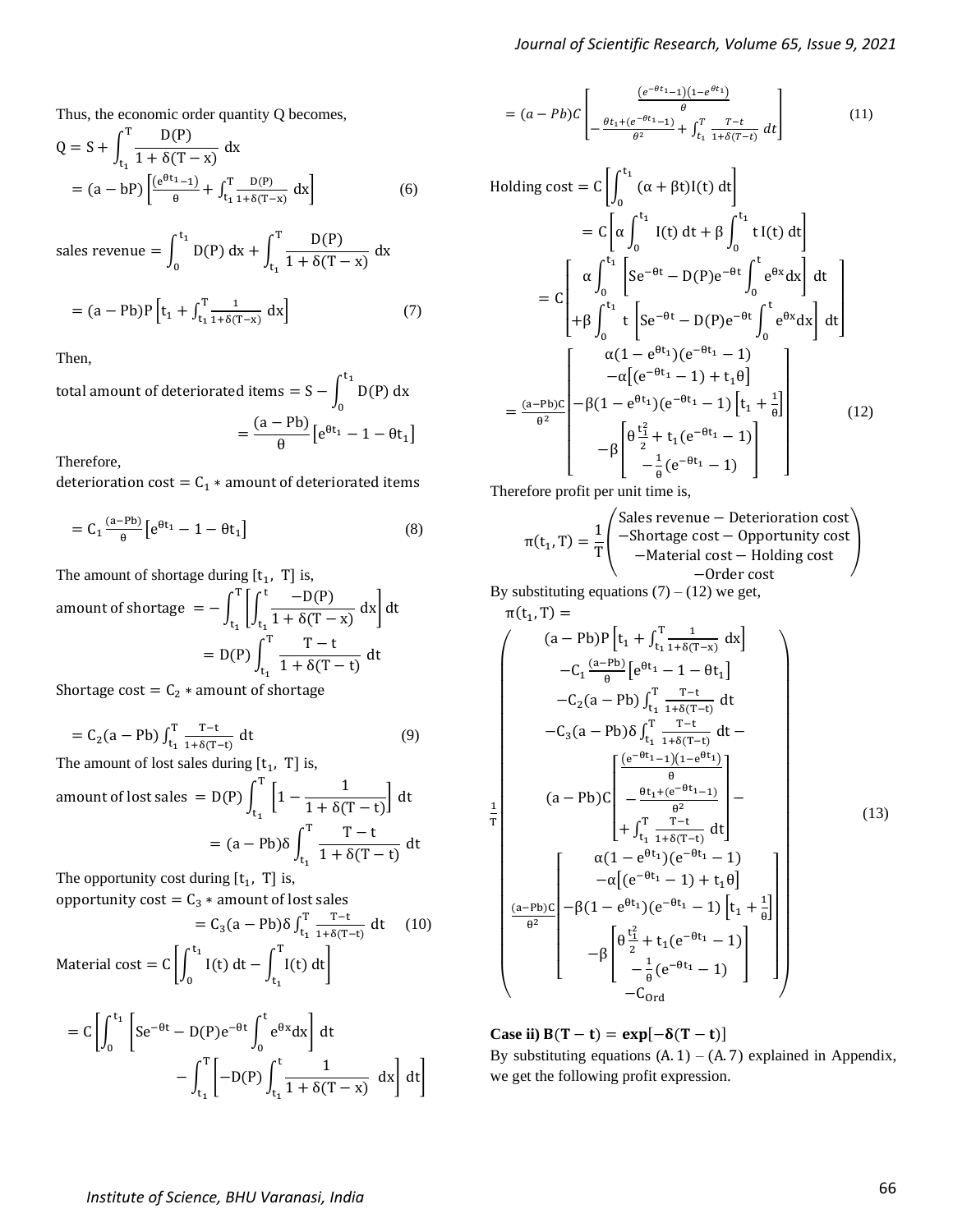$$
\begin{bmatrix}\n-\frac{(a - Pb)C}{\theta^2} & -\beta(1 - e^{\theta \cdot t_1})(e^{-\theta \cdot t_1} - 1) \begin{bmatrix} t_1 + \overline{\theta} \end{bmatrix} \\
-\beta \begin{bmatrix} \theta \frac{t_1^2}{2} + t_1(e^{-\theta t_1} - 1) \\
-\frac{1}{\theta}(e^{-\theta t_1} - 1) \\
-c_{ord}\n\end{bmatrix}\n\end{bmatrix}
$$
\nNow, the optimization problem is to,  
\n
$$
\begin{aligned}\n\text{maximize} & \quad t_1, T \quad \pi(t_1, T) \\
\text{subject to; } 0 \le t_1 \le T\n\end{aligned}
$$
\n
$$
\text{IN. GENERTC ALGORITHM}
$$
\n
$$
\text{I: } \text{IN. GENERTC ALGORITHM}
$$

 $\int (a-Pb)P\bigg[t_1 + \int_{t_1}^T exp[-\delta(T-x)] dx\bigg]$  $t_1$ 

 $-C_2(a-Pb)\int^T\left[\int^t exp[-\delta(T-x)]\right]$  $t_1$ 

 $t_1$ 

 $t_1$ 

 $-C_3(a-Pb)\int_0^T [1-exp[-\delta(T-t)]] dt$ 

 $(e^{-\theta t_1}-1)(1-e^{\theta t_1})$  $\theta$  $-\frac{\theta t_1 + (e^{-\theta t_1}-1)}{2}$  $\theta^2$  $+\int^T\left[\int^t exp[-\delta(T-x)] dx\right]$ 

 $\alpha(1-e^{\theta t_1})(e^{-\theta t_1}-1)$  $-\alpha[(e^{-\theta t_1}-1)+t_1\theta]$ 

 $\int_0^T \left[ \int_0^t exp[-\delta(T-x)] dx \right] dt$  $t_1 \cup t_1$  if  $\{t_1, t_2, \ldots, t_n\}$ 

 $\frac{1}{\theta} \left[ e^{\theta t_1} - 1 - \theta t_1 \right]$ 

 $-C_1 \frac{(a - Pb)}{q}$ 

 $t_1$ 

 $\overline{a}$ I I I I I I

ł

 $\pi(t_{1}, T)$ 

 $=\frac{1}{\pi}$  $\overline{T}$ 

 $-(a-Pb)C$ 

L L L L L L L L L Ł L L Ł L L L L L L Ł

(2021)).

It is an optimization algorithm inspired by evolution and it was invented by John Holland in 1975. The first step in the implementation of GA is to generate population of chromosomes. After initializing the population, each chromosome is then assessed and assigned a fitness value. It has two types viz., real coded genetic algorithm (RCGA) and binary coded genetic algorithm (BCGA). The RCGA works more efficiently with real numbers and when the dimension of the problem is sufficiently large. But when the dimension is too small then RCGA is not efficient. For smaller set of decision variables, BCGA works more efficiently than RCGA. Hence, in the present study optimal solution of the formulated optimization problem in (15) is obtained using BCGA, since the formulated EOQ inventory model has only two decision variables. The step by step procedure of BCGA is explained in Algorithm 1. For

BCGA, roulette wheel selection methods works well than other selection methods available in the literature (Kurade and Latpate

ł ł  $-\beta(1-e^{\theta t_1})(e^{-\theta t_1}-1)\Big|_{t_1}+\frac{1}{\theta}$  $\frac{1}{\theta}$ I I - I  $\overline{\phantom{a}}$ - I

]

-1

I I I I I I I

(14)

I I - I  $\overline{\phantom{a}}$ - I  $\overline{\phantom{a}}$ - I  $\overline{\phantom{a}}$ - I  $\overline{\phantom{a}}$  $\overline{\phantom{a}}$ - I  $\overline{\phantom{a}}$ 

 $\int_0^T \left[ \int_0^t exp[-\delta(T-x)] dx \right] dt -$ - I - I  $\overline{\phantom{a}}$ - I  $\overline{\phantom{a}}$ - I - I 3. Compute  $T_j$  and  $t_j$  for jth string as,  $T_j = T_{j,min} + \frac{T_{j,max} - T_{j,min}}{2l_i - 1}$ , where  $T_{j,max}$  and  $T_{j,min}$  possible maximum and minimum value of time  $t_j = t_{j,min} + \frac{t_{j,max} - t_{j,min}}{2^{l_i} - 1}$ 

Algorithm 1

1. Initialize parameters.

 $\frac{ax^2-3, min}{2^l-1} * DCV(S_j)$ , where  $t_{j,min}$  be the possible minimum value of time  $t_{j,max}$  =  $T_j$ ,  $l_i$ , be the string length, and  $DCV(S_j)$  be the decoded value of j<sup>th</sup> string.

 $\frac{ax}{2^{l_i}-1}$  \* DCV(S<sub>j</sub>)

4. Compute fitness function of each string. 5. Repeat the following steps:

2. Initialize population of binary strings.

- Roulette Wheel Selection
- One point Crossover
- **Bit wise Mutation**

6. End

### V. NUMERICAL EXAMPLE

**Example 1-For case i)**  $B(T - t) = 1/(1 + \delta(T - t))$ For illustration purpose, following parameters are considered:  $C_{ord}$ =\$250, C=\$10,  $C_1$ =\$9,  $C_2$ =\$9,  $C_3$ =\$5, P=\$25,  $\alpha = 10$ ,  $\beta = 2$ ,  $\theta = 0.8$ ,  $D(P) = 25 - 0.1 P$ ,  $\delta = 2$ . BCGA parameters are:  $P_{Cross} = 0.8$ ,  $P_{Mut} = 0.2$ , string length = 100, population size  $= 100$ , number of iterations  $= 100$ .

Thus the formulated model gives the optimal result as,

Profit =  $$ 271.97, EOQ (Q) = 17.34, S = 13.02, T = 0.7096$  year,  $t_1$  = 0.4755 year, Deterioration cost = \$20.88, Shortage cost = \$7.10, Opportunity cost = \$4.73, Material cost = \$23.04, Holding  $cost = $-123.64$ 

## **Example 2-** For case ii)  $B(T - t) = exp[-\delta(T - t)]$

For illustration purpose, following parameters are considered:  $C_{\text{Ord}}$ =\$250, C=\$10,  $C_1$ =\$9,  $C_2$ =\$9,  $C_3$ =\$5, P=\$25,  $\alpha = 10$ ,  $\beta = 2$ ,  $\theta = 0.8$ ,  $D(P) = 25 - 0.1$  P,  $\delta = 2$ . BCGA parameters are:  $PCross = 0.8$ ,  $PMut = 0.2$ , string length = 100, population size  $= 100$ , number of iterations  $= 100$ .

Thus the formulated model gives the optimal result as, Profit =  $$ 233.16, \, EOQ (Q) = 16.82, \, S = 10.84, \, T = 0.6473 \, \text{year},$  $t_1$  = 0.5068 year, Deterioration cost = \$23.92, Shortage cost = \$24.81, Opportunity cost = \$0.93, Material cost = \$23.35, Holding  $cost = $-119.97$ .

By comparing the above two examples, we get the lesser profit when the backlog rate is  $exp[-\delta(T - t)]$  under partial backlogging. All cost components except opportunity cost are low when the backlog rate is  $1/(1 + \delta(T - t))$ . The convergence plots of the examples obtained using BCGA displayed in Figure 2 and 3 for backlog rates  $B(T - t) = 1/(1 + \delta(T - t))$  and  $B(T - t) = \exp[-\delta(T - t)]$  respectively. We clearly see that, for reaching to the optimal profit of the formulated inventory model, the algorithm requires smaller number of generations. Hence, the algorithm has smaller computational complexity.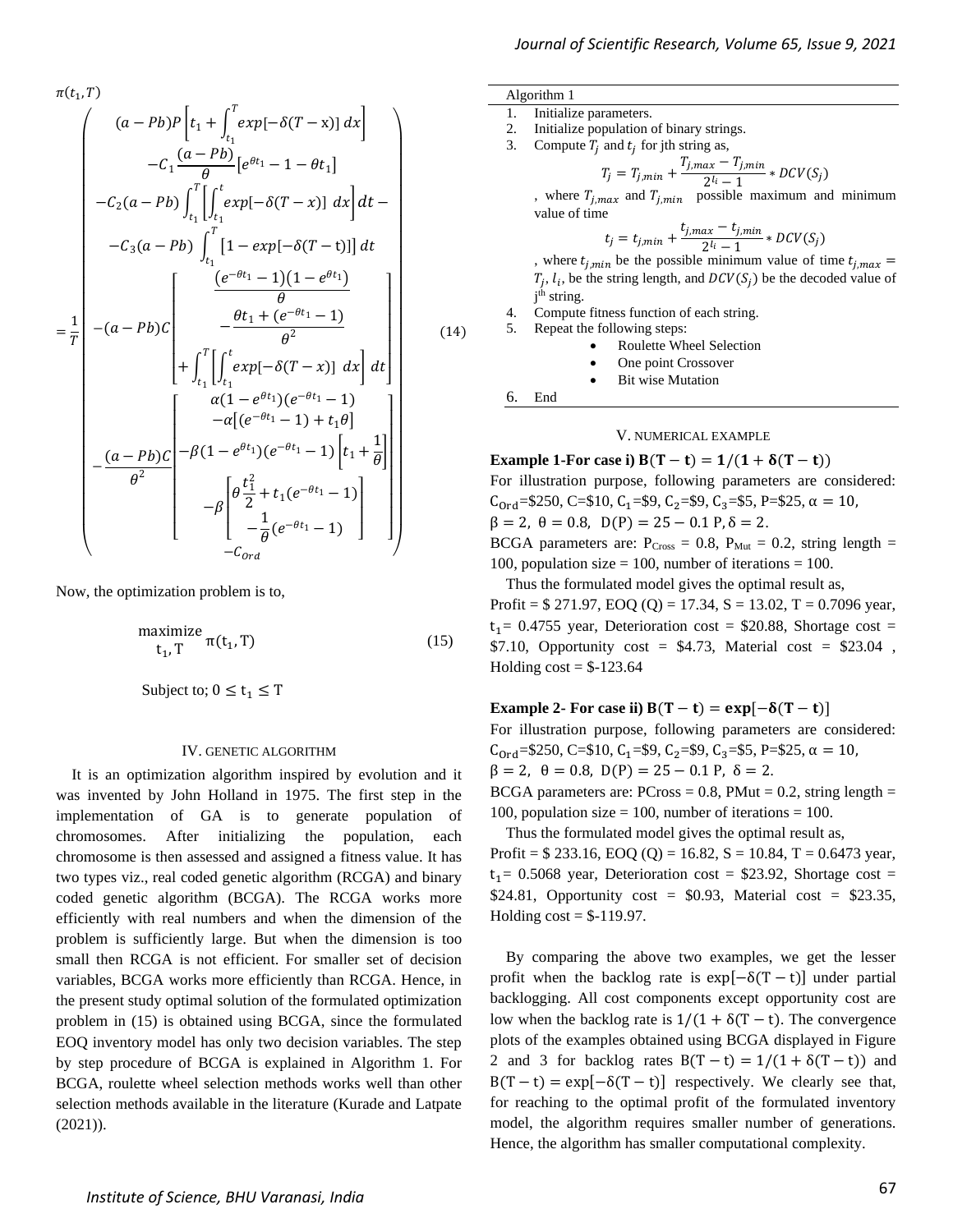





$$
B(T - t) = 1/(1 + \delta(T - t))
$$





## VI. SENSITIVITY ANALYSIS

The results of sensitivity analysis are listed in Table I and II. The effect of a parameter is checked on optimum profit and EOQ by fixing other parameters. In Table I, the effect of various parameters viz., deterioration parameter, backlog parameter, holding cost parameters, unit cost, selling price, and shortage cost on profit function is checked for backlog rate,  $B(T - t) = 1/(1 + \delta(T - t))$  and in Table II, for

 $B(T - t) = \exp[-\delta(T - t)].$ 

Table I. Effect of parameters on profit and EOQ for backlog rate

| $B(T - t) = 1/(1 + \delta(T - t))$ |              |         |       |  |  |  |
|------------------------------------|--------------|---------|-------|--|--|--|
| Parameter                          | <b>Value</b> | Profit  | EOQ   |  |  |  |
| θ                                  | 0.5          | 1429.70 | 25.69 |  |  |  |
|                                    | 0.7          | 467.43  | 18.35 |  |  |  |
|                                    | 1.0          | 112.71  | 19.09 |  |  |  |
|                                    | 1            | 295.00  | 19.57 |  |  |  |
| δ                                  | 5            | 251.50  | 15.95 |  |  |  |
|                                    | 7            | 244.15  | 15.59 |  |  |  |
| $\alpha$                           | 5            | 781.84  | 34.41 |  |  |  |
|                                    | 10           | 275.98  | 17.35 |  |  |  |
|                                    | 15           | 140.19  | 14.31 |  |  |  |
| β                                  | 1.5          | 155.06  | 17.25 |  |  |  |
|                                    | 2.5          | 455.14  | 18.67 |  |  |  |
|                                    | 5            | 2220.87 | 34.46 |  |  |  |
| C                                  | 5            | 227.16  | 24.82 |  |  |  |
|                                    | 7            | 240.58  | 19.82 |  |  |  |
|                                    | 15           | 360.81  | 12.81 |  |  |  |
| P                                  | 15           | 85.24   | 19.06 |  |  |  |
|                                    | 20           | 182.34  | 17.88 |  |  |  |
|                                    | 30           | 365.72  | 17.04 |  |  |  |
| C <sub>2</sub>                     | 5            | 278.51  | 17.98 |  |  |  |
|                                    | 10           | 275.04  | 17.11 |  |  |  |
|                                    | 15           | 271.87  | 16.77 |  |  |  |

From Table I, following inferences are drawn:

- The smaller value of  $\theta$ ,  $\alpha$ ,  $\delta$  and  $C_2$  implies maximum profit and EOQ.
- When the deterioration parameter  $\theta$  increases, the profit and EOQ of the system is decreased. Similar results are seen for  $\alpha$ , δ and  $C_2$ .

| Table II. Effect of parameters on profit and EOQ for backlog rate |                                |  |  |
|-------------------------------------------------------------------|--------------------------------|--|--|
|                                                                   | ו∖ ה <i>א</i> ם Γ השירת הדי∕ות |  |  |

| $B(T - t) = exp[-\delta(T - t)]$ |              |         |       |  |  |  |  |
|----------------------------------|--------------|---------|-------|--|--|--|--|
| <b>Parameter</b>                 | <b>Value</b> | Profit  | EOQ   |  |  |  |  |
| $\theta$                         | 0.5          | 1430.13 | 20.36 |  |  |  |  |
|                                  | 0.7          | 464.67  | 15.21 |  |  |  |  |
|                                  | 1.0          | 53.58   | 18.51 |  |  |  |  |
| δ                                | 1            | 238.65  | 18.65 |  |  |  |  |
|                                  | 5            | 224.79  | 15.67 |  |  |  |  |
|                                  | 7            | 223.54  | 15.39 |  |  |  |  |
|                                  | 5            | 780.74  | 33.69 |  |  |  |  |
| $\alpha$                         | 10           | 232.87  | 16.51 |  |  |  |  |
|                                  | 15           | 80.08   | 16.25 |  |  |  |  |
| β                                | 1.5          | 96.07   | 17.73 |  |  |  |  |
|                                  | 2.5          | 449.33  | 17.61 |  |  |  |  |
|                                  | 5            | 2096.70 | 33.45 |  |  |  |  |
| C                                | 5            | 185.20  | 25.52 |  |  |  |  |
|                                  | 7            | 196.69  | 22.53 |  |  |  |  |
|                                  | 15           | 333.47  | 11.45 |  |  |  |  |
| $\mathsf{P}$                     | 15           | 34.76   | 19.20 |  |  |  |  |
|                                  | 20           | 135.46  | 18.11 |  |  |  |  |
|                                  | 30           | 326.41  | 16.47 |  |  |  |  |
|                                  | 5            | 252.33  | 16.77 |  |  |  |  |
| $C_2$                            | 10           | 228.51  | 17.33 |  |  |  |  |
|                                  | 15           | 216.43  | 14.84 |  |  |  |  |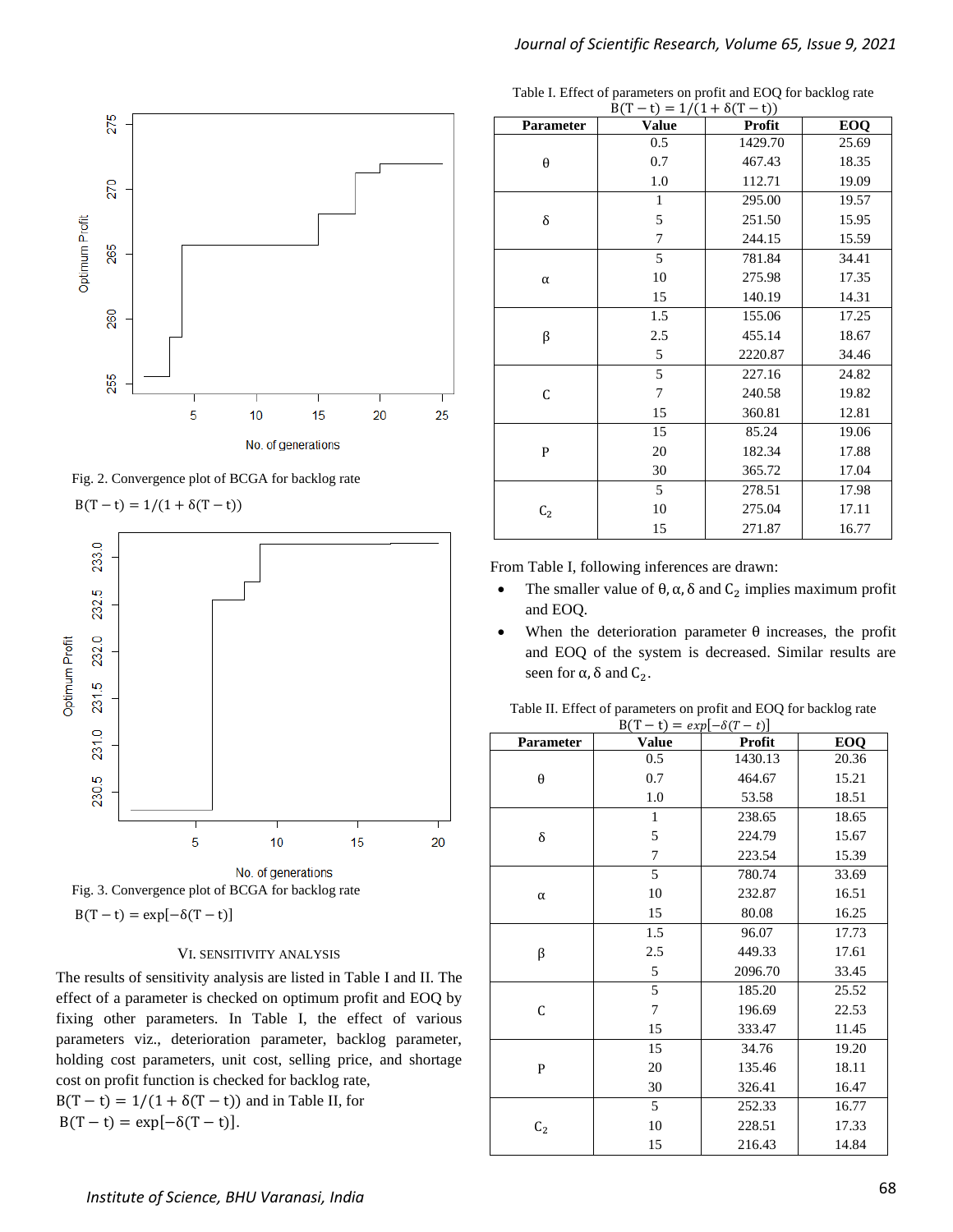- For large value of β, C and P produce maximum profit. But for small values of C and P implies maximum EOQ and for large β gives maximum EOQ.
- From the results, optimum profit and EOQ are highly sensitive to changes in the value of deterioration parameter θ, selling price P and holding cost parameters α and β.
- Profit and EOQ are moderately sensitive to changes in the value of backlog parameter  $\delta$ , purchase price C and shortage cost  $C_2$ .

From Table II, following inferences are drawn:

- The smaller value of  $\theta$ ,  $\delta$ ,  $\alpha$  and  $C_2$  implies maximum profit and EOQ.
- When the deterioration parameter  $\theta$  increases, the profit and EOQ of the system is decreased. Similar results are seen for  $\alpha$ , C and  $C_2$ .
- For large value of β and P produce maximum profit. But for small δ and P produce maximum EOQ and for large β gives maximum EOQ.
- The optimum profit and EOQ are highly sensitive to changes in the value of deterioration parameter θ, backlog parameter δ, selling price P and holding cost parameters α and β.
- Profit and EOQ are moderately sensitive to changes in the value of purchase price  $C$  and shortage cost  $C_2$ .

#### **CONCLUSION**

In this paper, an EOQ inventory model is developed. Various realistic assumptions such as price sensitive market demand rate, exponential distributed deterioration rate and linear time dependent holding cost are assumed for the development of the inventory system. Shortages are allowed with two different backlog rates are considered, to identify the most profitable and economical backlog rate. From the results we observed that, the backlog rate  $1/(1 + \delta(T - t))$  gave the maximum profit for the inventory system under partial backlogging. From the sensitivity analysis, deterioration parameter, backlog parameter, and holding cost parameters are the most sensitive on profit and EOQ. In future the formulated model can be extended for multi item inventory model with several price breaks, different deterioration rates such as three-parameter Weibull and Gamma, variable lead time etc. Also, the developed model can be solved by different mathematical and biological algorithms like Stochastic Annealing (SA).

#### **APPENDIX**

$$
I(t) = Se^{-\theta t} - D(P)e^{-\theta t} \int_0^t e^{\theta x} dx \; ; \; 0 \le t \le t_1 \qquad (A.1)
$$

$$
I(t) = -D(P) \int_{t_1}^t \exp[\delta(T - t)] dx; \quad t_1 \le t \le T \tag{A.2}
$$

Thus, the economic order quantity Q becomes,

$$
Q = S + \int_{t_1}^{T} D(P) \exp[-\delta(T - x)] dx
$$
  
=  $(a - bP) \left[ \frac{(e^{\theta t_1} - 1)}{\theta} + \int_{t_1}^{T} D(P) \exp[-\delta(T - x)] dx \right]$  (A. 3)  
Sales Revenue =  $(a - Pb)P \left[ \int_{t_1}^{T} \frac{t_1 + t_2}{\theta} \right]$  (A. 4)

Sales Revenue = 
$$
(a - Pb)P \left[ \int_{t_1}^{t} exp[-\delta(T - x)] dx \right]
$$
 (A. 4)

amount of shortage

$$
= -\int_{t_1}^{T} \left[ \int_{t_1}^{t} -D(P) \exp[-\delta(T - x)] dx \right] dt
$$

$$
= D(P) \int_{t_1}^{T} \left[ \int_{t_1}^{t} \exp[-\delta(T - x)] dx \right] dt
$$

Shortage cost =  $C_2$  \* amount of shortage

$$
= C_2(a - Pb) \int_{t_1}^{T} \left[ \int_{t_1}^{t} \exp[-\delta(T - x)] dx \right] dx
$$
 (A. 5)

The amount of lost sales during 
$$
[t_1, T]
$$
 is,  
amount of lost sales = D(P)  $\int_{t_1}^{T} [1 - \exp[-\delta(T - x)]] dt$   
= (a - Pb)  $\int_{t_1}^{T} [1 - \exp[-\delta(T - x)]] dt$ 

The opportunity cost during  $[t_1, T]$  is, opportunity cost =  $C_3 *$  amount of lost sales

$$
= C_3(a - Pb) \int_{t_1}^{T} \left[1 - \exp[-\delta(T - x)]\right] dt \qquad (A. 6)
$$
  
Material cost =  $C \left[ \int_0^{t_1} I(t) dt - \int_{t_1}^{T} I(t) dt \right]$ 

$$
= (a - Pb)C \begin{bmatrix} \theta \\ -\frac{\theta t_1 + (e^{-\theta t_1} - 1)}{\theta^2} \\ + \int_{t_1}^T \left[ \int_{t_1}^t \exp[-\delta(T - x)] \, dx \right] dt \end{bmatrix}
$$
 (A. 7)

#### ACKNOWLEDGMENT

The author is grateful to the editor and anonymous reviewers of the national conference on "Trends and Perspectives in Statistics and Mathematics: A multi-Disciplinary Approach" for their critical meticulous comments and suggestions which helped the author to improve the manuscript in the present stage.

#### **REFERENCES**

- Agi, M.A. & Soni, H.N. (2020). Joint pricing and inventory decisions for perishable products with age-, stock-, and pricedependent demand rate. *Journal of the Operational Research Society*, 71(1), 85-99.
- Alfares, H.K. & Ghaithan, A.M. (2016). Inventory and pricing model with price-dependent demand, time-varying holding